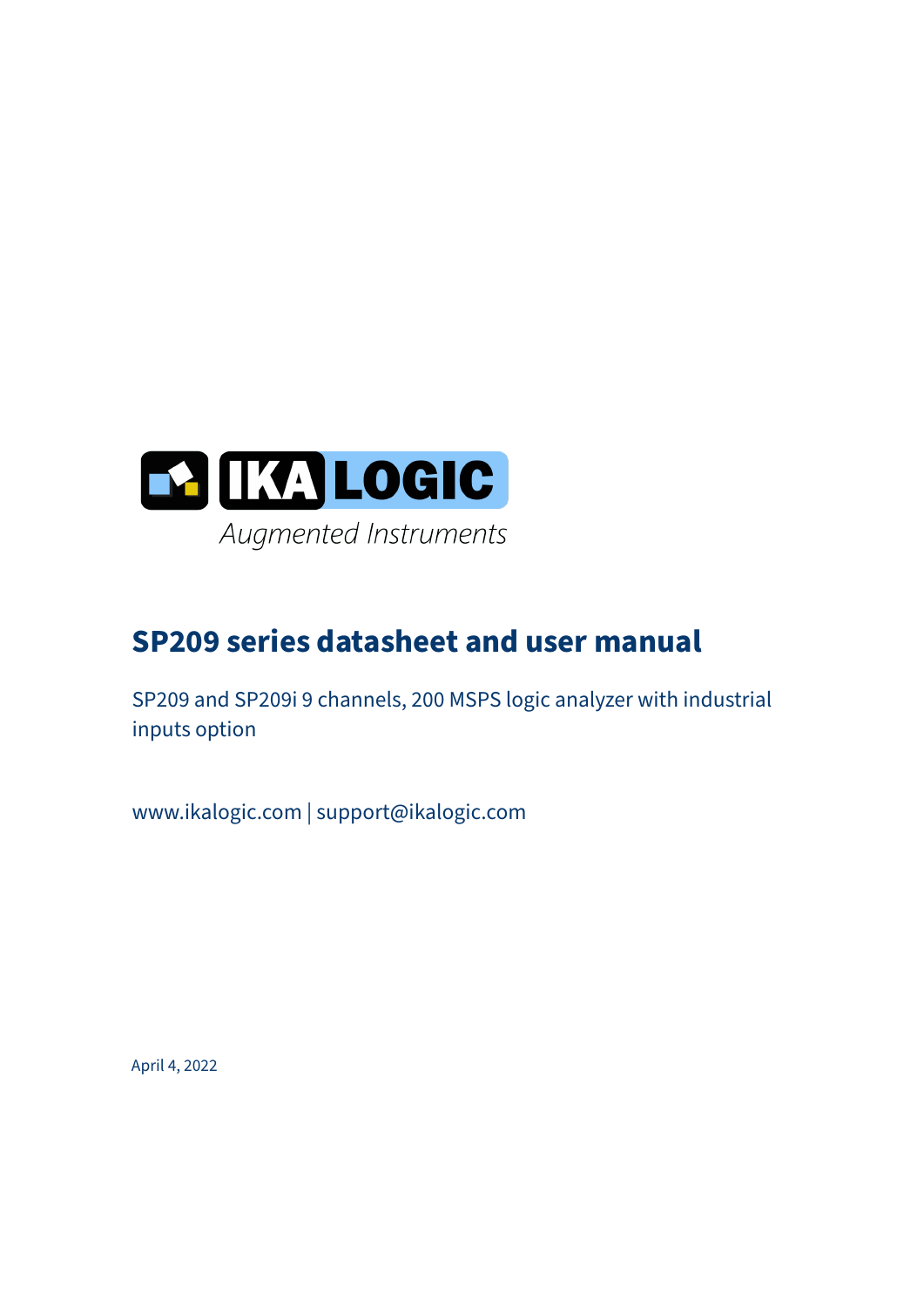# **Contents**

| <b>SP209 Series overview</b>                                                                                                                                                                                                   | 4              |
|--------------------------------------------------------------------------------------------------------------------------------------------------------------------------------------------------------------------------------|----------------|
|                                                                                                                                                                                                                                | $\overline{4}$ |
| Product highlights in the contract of the contract of the contract of the contract of the contract of the contract of the contract of the contract of the contract of the contract of the contract of the contract of the cont | 5              |
| <b>Warning</b>                                                                                                                                                                                                                 | 6              |
| <b>Main characteristics</b>                                                                                                                                                                                                    | $\overline{7}$ |
|                                                                                                                                                                                                                                | $\overline{7}$ |
|                                                                                                                                                                                                                                | $\overline{7}$ |
|                                                                                                                                                                                                                                | $\overline{7}$ |
|                                                                                                                                                                                                                                | $\overline{7}$ |
| SP209(i) Interfaces                                                                                                                                                                                                            | 8              |
| <b>Principle of operation</b>                                                                                                                                                                                                  | 9              |
|                                                                                                                                                                                                                                | 9              |
|                                                                                                                                                                                                                                |                |
|                                                                                                                                                                                                                                | 10             |
|                                                                                                                                                                                                                                | 11             |
| Industrial port (SP209i only)                                                                                                                                                                                                  | 11             |
|                                                                                                                                                                                                                                | 12             |
|                                                                                                                                                                                                                                | 12             |
|                                                                                                                                                                                                                                | 12             |
|                                                                                                                                                                                                                                | 13             |
| What's in the box                                                                                                                                                                                                              | 13             |
| <b>Unpacking and first usage</b>                                                                                                                                                                                               | 14             |
|                                                                                                                                                                                                                                | 14             |
|                                                                                                                                                                                                                                | 14             |
|                                                                                                                                                                                                                                | 15             |
| Mechanical data                                                                                                                                                                                                                | 15             |
|                                                                                                                                                                                                                                | 16             |
|                                                                                                                                                                                                                                | 17             |
|                                                                                                                                                                                                                                | 18             |
| Software technical requirements                                                                                                                                                                                                | 19             |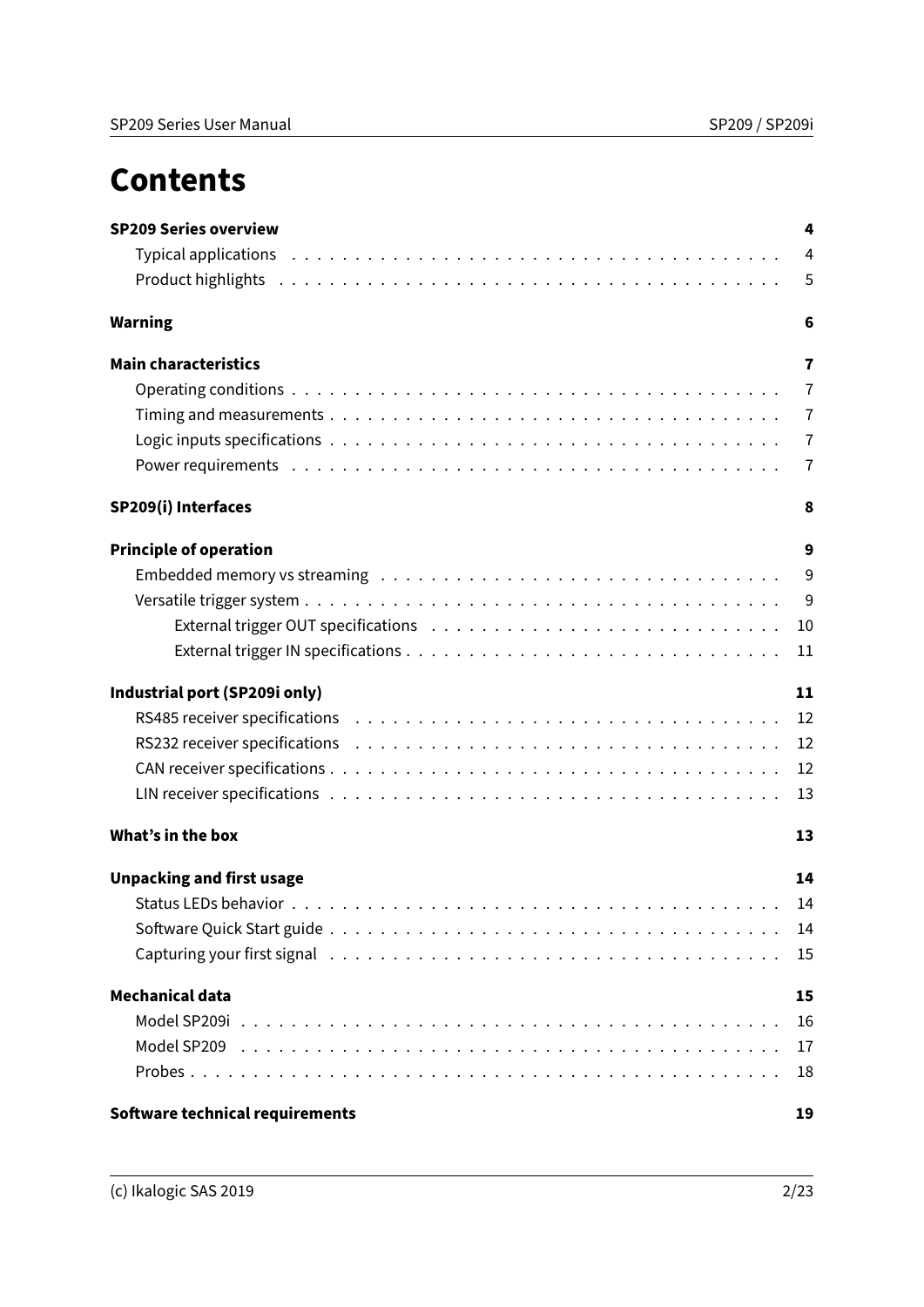| Ordering information and customer support  | 19 |
|--------------------------------------------|----|
| <b>Accessories and maintenance</b>         | 19 |
| <b>Certifications and regulations</b>      | 19 |
| <b>Safety information</b>                  | 21 |
|                                            | 21 |
|                                            | 21 |
| Limited warranty & limitation of liability | 22 |
| <b>Document Revisions</b>                  | 23 |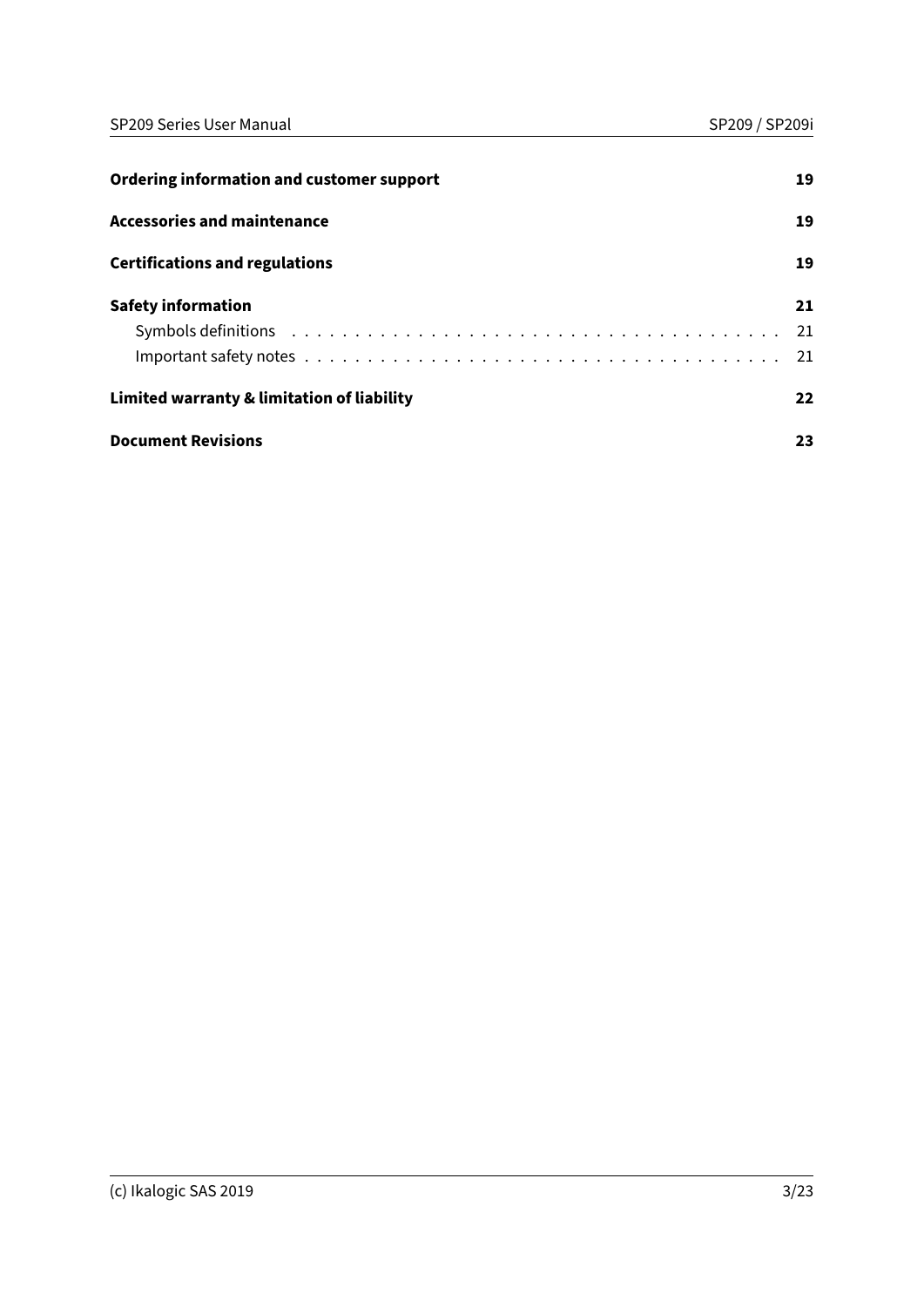# <span id="page-3-0"></span>**SP209 Series overview**

SP209 series logic analyzers and protocol decoders offer in depth analysis of logic signals and protocols with 200MHz (5ns) timing resolution. 9-channel operation allows 8-bit parallel data to be captured along with a clock or strobe signal.

SP209 Series is composed of two devices, SP209 and SP209i. Both offer 9 logic inputs, but **SP209i integrates industrial receivers for CAN, LIN, RS232 and RS485 buses.[1](#page-3-2)**



Figure 1: SP209 Logic Analyzer



Figure 2: sp209i logic analyzer (industrial version)

### <span id="page-3-1"></span>**Typical applications**

SP series logic analyzers are perfectly adapted for demanding applications, where it is needed to capture logic signals with maximum time resolution on all 9 channels.

- Embedded systems debugging
- Research and education
- Serial protocols analysis, like I2C, SPI, UART or 1-Wire (non exhaustive list)
- Industrial bus analysis: RS232, RS485, CAN, LIN

<span id="page-3-2"></span> $^{\text{1}}$ Industrial receivers in the SP209i are multiplexed with one or more of the existing 9 logic channels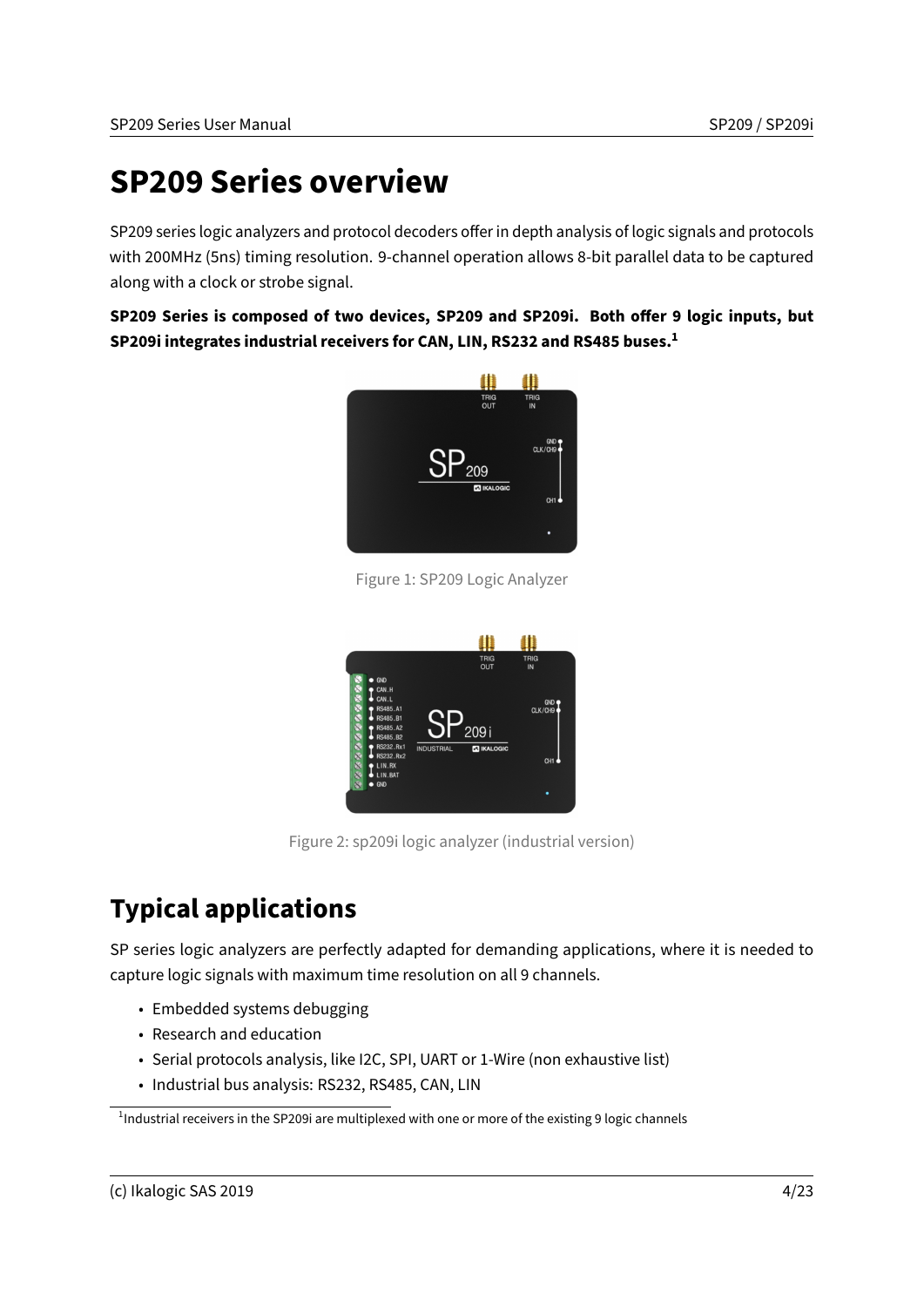#### • ADC diagnostic

| $-0.1$ m:<br>$\mathbb{L}$ and $\mathbb{L}$<br>$\mathbb{I}$<br>$\mathbb{R}$<br>$\mathbf{L}$<br>$\mathbb{R}$ | <b>B</b> Q Filter                                            | × |
|------------------------------------------------------------------------------------------------------------|--------------------------------------------------------------|---|
| ${\sf ST}$<br>WRITE TO: 0x51 + R/W=0                                                                       | 12C Ch1<br>I2C FRAME<br>WR 51(A) DATA[1]                     |   |
|                                                                                                            | L ADDRESS<br>WR 51(A)<br>t, bata<br>OB-                      |   |
| m                                                                                                          | <b>IZC FRAME</b><br>RD 51(A) DATA[11]                        |   |
| н                                                                                                          | L ADDRESS<br>$RD$ 51(A)<br>L DATA<br>00 01 02 03 04 05 06 07 |   |
|                                                                                                            | L DATA<br>08 09 0A (N)                                       |   |
| ⊟                                                                                                          | I2C FRAME<br>WR 51(A) DATA[1]<br>L ADDRESS<br>WR 51(A)       |   |
| E                                                                                                          | t. brta<br>01                                                |   |
| ⊟                                                                                                          | IZC FRAME<br>RD 51(A) DATA[11]<br>L ADDRESS<br>$RD$ 51(A)    |   |
|                                                                                                            | L DATA<br>00 01 02 03 04 05 06 07<br>08 09 0A (N)<br>L DATA  |   |
|                                                                                                            | <b>FIZC FRAME</b><br>WR 51(A) DATA[1]                        |   |
| $+ 17Q -$                                                                                                  | L ADDRESS<br>WR $51(A)$                                      |   |

Figure 3: Example of logic signals captured and analyzed by SP209 logic analyzer

# <span id="page-4-0"></span>**Product highlights**

- Schmitt trigger input stages with adjustable thresholds
- 200 MHz sampling rate, with all 9 channels used.
- External clock option (state mode), up to 50MHz
- Precise trigger-In and trigger-Out signals on SMA ports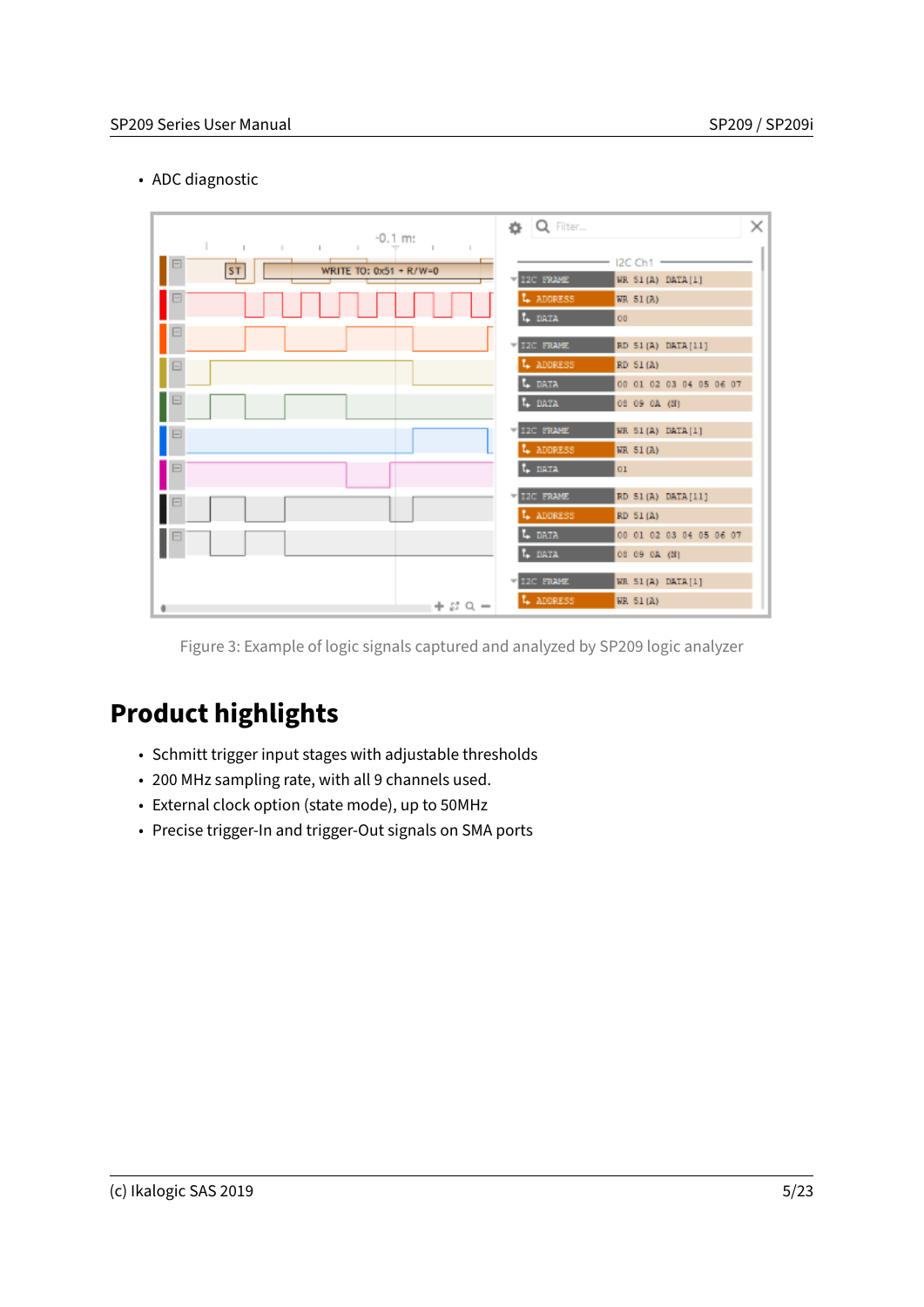# <span id="page-5-0"></span>**Warning**

Read **[safety information](#page-20-0)** section carefully before using this instrument.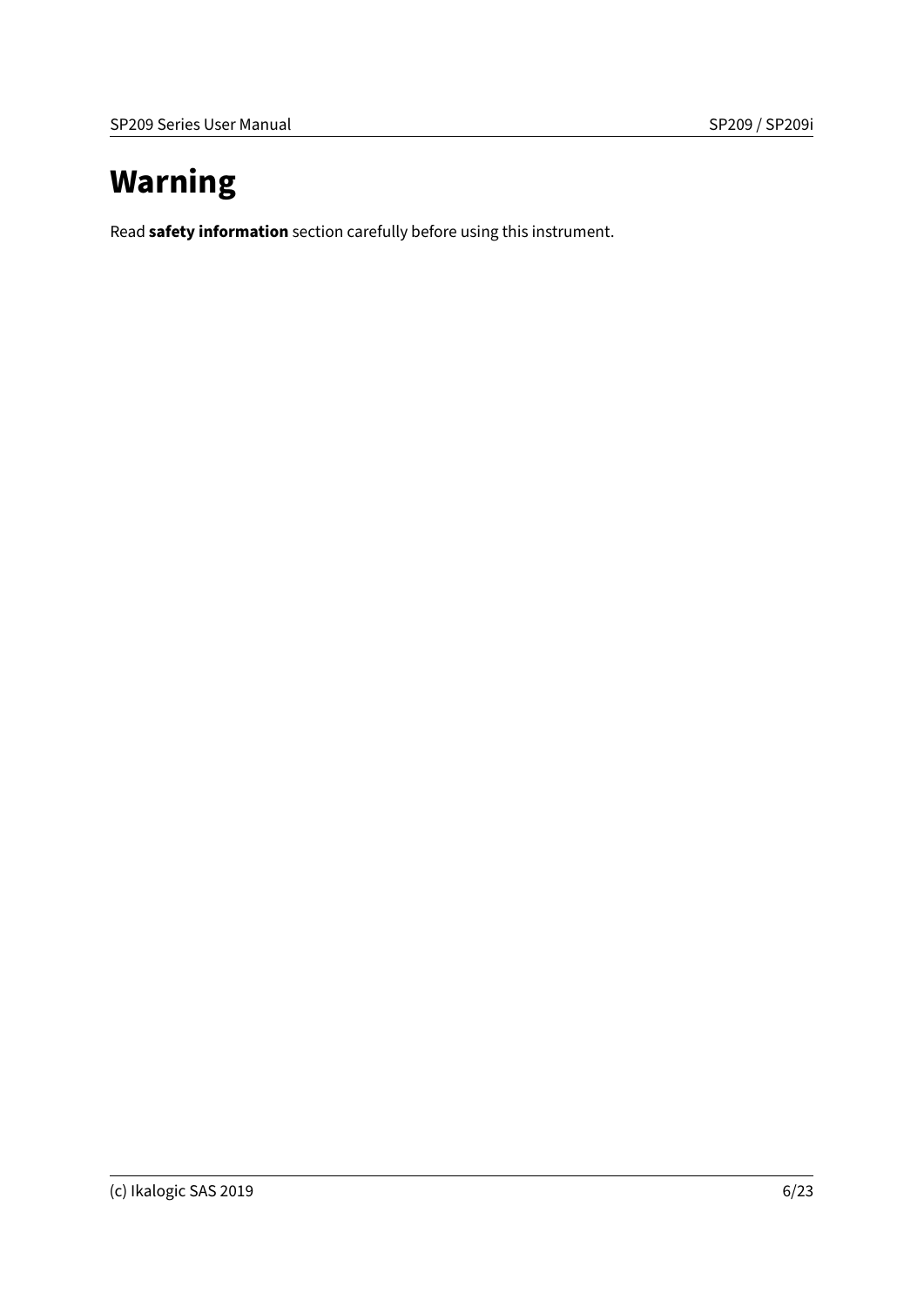# <span id="page-6-0"></span>**Main characteristics**

#### <span id="page-6-1"></span>**Operating conditions**

| Temperature       | $10^{\circ}$ C to 40 $^{\circ}$ C |
|-------------------|-----------------------------------|
| Relative humidity | <80% non condensing               |
| Altitude          | $<$ 2000 $m$                      |

### <span id="page-6-2"></span>**Timing and measurements[2](#page-6-5)**

| Sampling rate (MAX.)                 | 200 MSPS               |
|--------------------------------------|------------------------|
| External clock Max rate (State mode) | 50 MHz                 |
| Logic Inputs digital bandwidth       | 50 MHz                 |
| Embedded memory                      | 2 Gb                   |
| Trigger output                       | Yes, via SMA connector |
| External trigger input               | Yes, via SMA connector |

# <span id="page-6-3"></span>**Logic inputs specifications**

| Number of channels                                                  | 9                      |
|---------------------------------------------------------------------|------------------------|
| Input impedance                                                     | 200 K $\Omega$    8 pF |
| Threshold circuits                                                  | 3                      |
| Adjustable logic level (for each threshold)                         | 1.8, 2.5, 3.3, 5V      |
| Absolute max voltage on digital inputs<br>(Continuous or Transient) | $\pm 25$ V             |

### <span id="page-6-4"></span>**Power requirements**

Input power connector Micro USB female

| Input current |  |
|---------------|--|
|---------------|--|

500 mA

<span id="page-6-5"></span> $2$ DDR-3 sampling memory is used to buffer samples before streaming to host computer.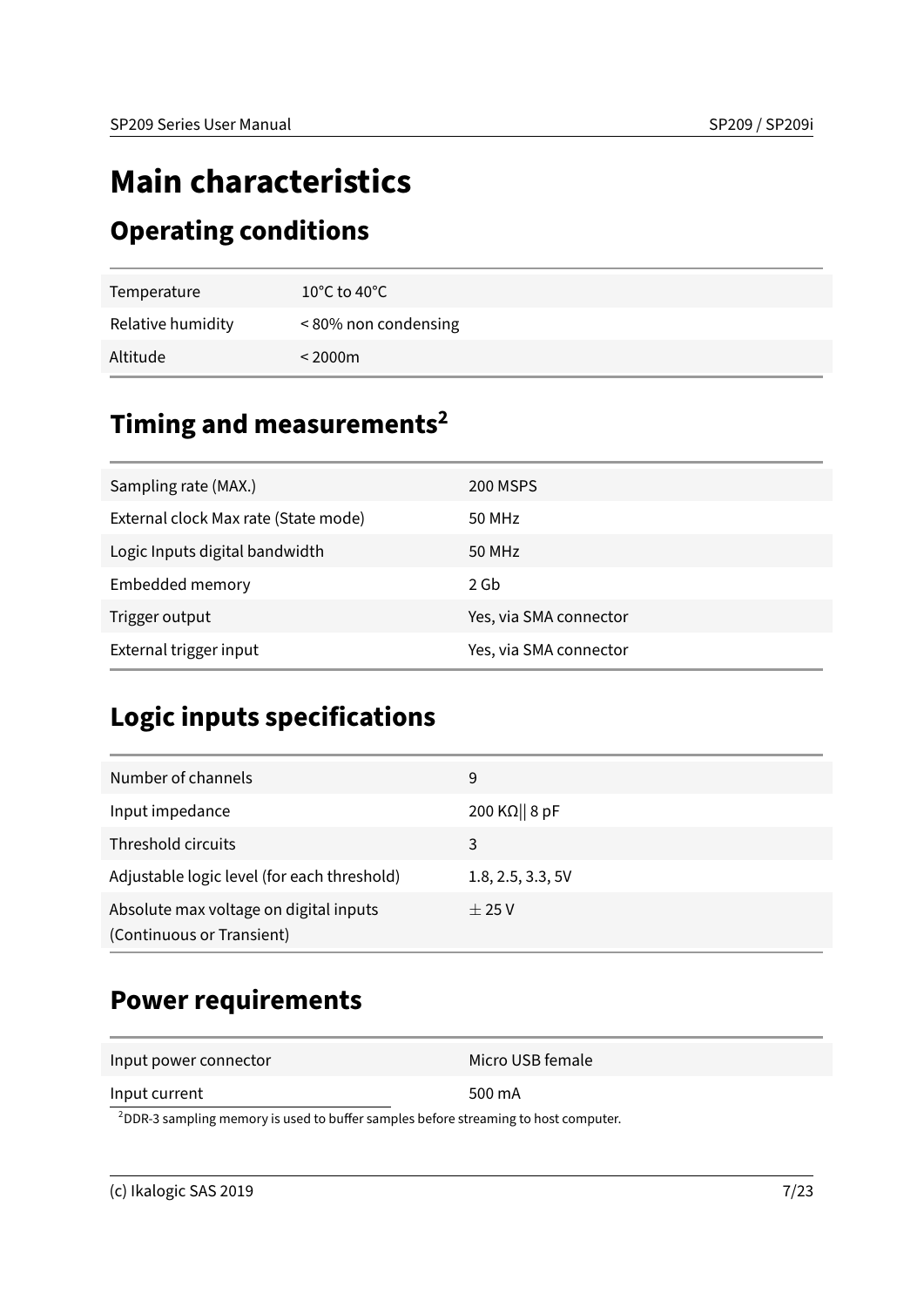Input voltage  $5$  V  $\pm$  0.25 V

# <span id="page-7-0"></span>**SP209(i) Interfaces**

SP209(i) logic analyzer ports and interfaces are shown in the diagram below:



Figure 4: SP209i ports and interfaces

- 1. Status LED
- 2. 9-CH logic probes input
- 3. Trigger OUT SMA connector
- 4. Trigger IN SMA connector
- 5. USB (micro-B) port.
- 6. Industrial port [3](#page-7-1)

<span id="page-7-1"></span><sup>3</sup>Only on SP209i (industrial) version.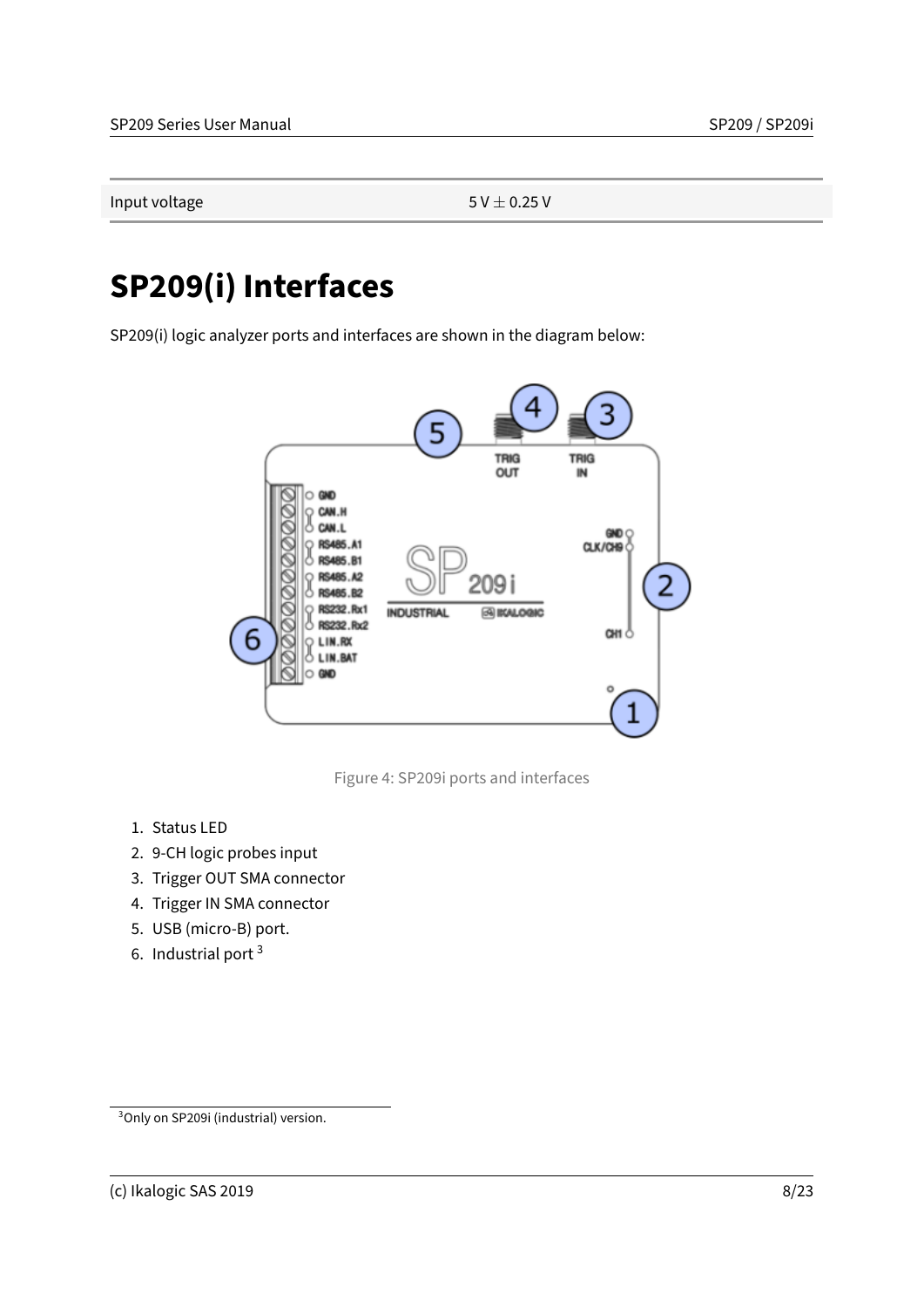# <span id="page-8-0"></span>**Principle of operation**

SP209 Series logic analyzers connects to a computer via a USB cable. A free software - called ScanaStudio - is used to configure the device and display captured signals. The software can also be used to further analyze the captured samples by decoding protocols like I2C, SPI or UART.

### <span id="page-8-1"></span>**Embedded memory vs streaming**

USB based logic analyzers (ones that don't have a display and rely on a computer for that matter) usually operate according to one of two schemes:

- Using an **embedded memory** to store captured samples. Samples are later downloaded at a slower speed via the USB interface. This has the advantage of not being limited by USB transfer rate, but has the disadvantage of limited embedded memory.
- **Streaming** captured samples over the USB connection, at the maximum possible speed. While this offers the advantage of a virtually unlimited memory (only limited by host computer's memory), it has the disadvantage of limiting the sampling rate to USB's throughput.

SP209 combines the advantages of both streaming and embedded memory techniques. An embedded 2Gb DDR-3 memory stores captured samples at 200 MHz sampling rate on all channels, while a USB interface compresses and transfers the data simultaneously, effectively emptying the embedded memory and making more room for new samples. This results is a logic analyzer that can capture dozens of minutes of logic signals activity on 9 channels at 200 MSPS.

### <span id="page-8-2"></span>**Versatile trigger system**

SP209 series offer a state of the art trigger system. It's composed of two FlexiTrig®trigger engines, each FlexiTrig engine can be used in one of those modes:

- Edge trigger
- Pulse trigger (with minimum and maximum pulse width)
- Timed logic sequence
- Protocol based trigger (e.g. I2C bus address or serial UART character)
- External trigger source

Furthermore, the two trigger engines (called A and B hereafter) can be cascaded in one of the following modes:

- A then B (Wait until A triggers then arm B trigger engine)
- B then A
- A and B (Trigger engines A and B must trigger, but in any order)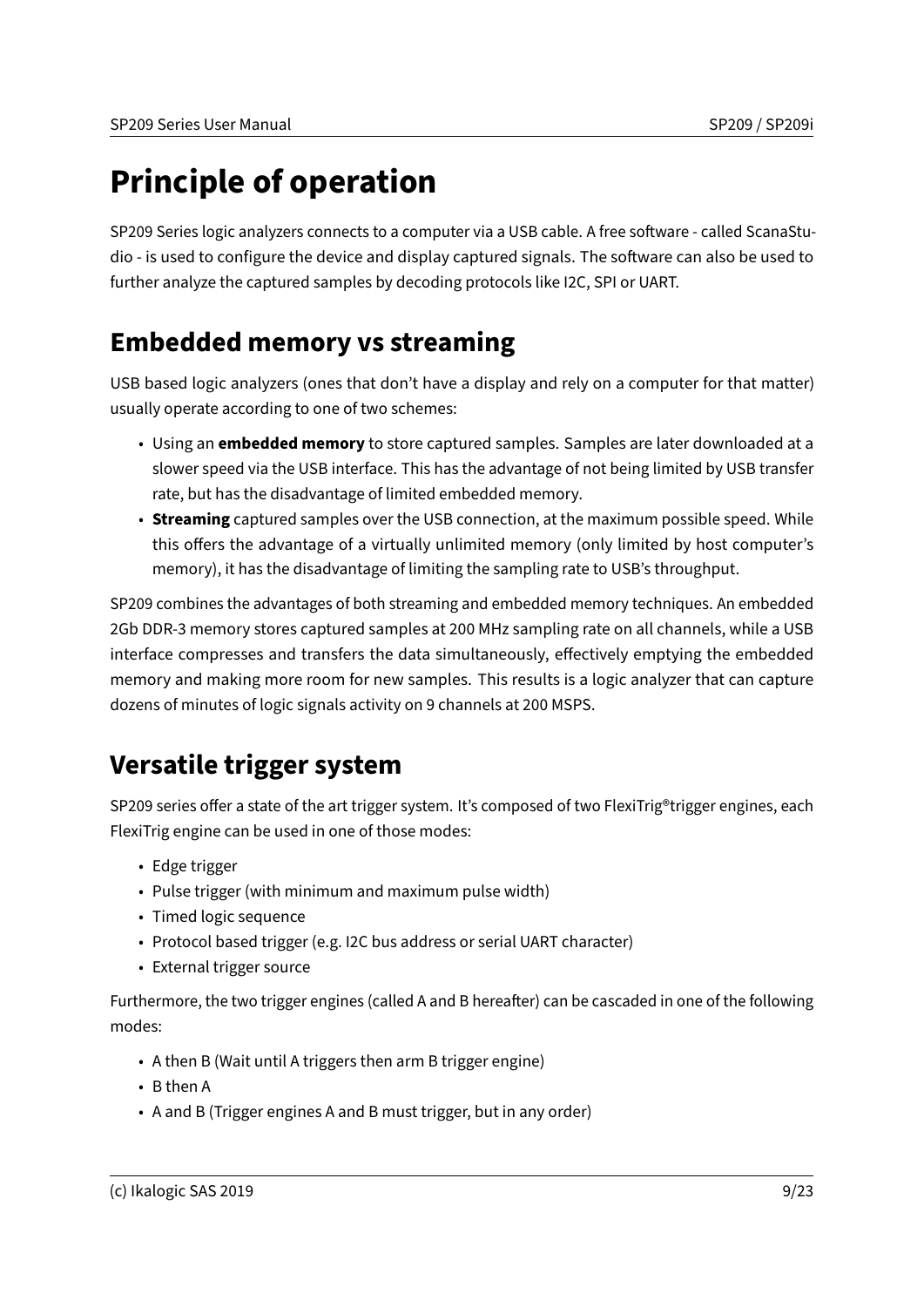• A or B (whoever triggers first)

Finally, an external trigger output is always active, in all modes and generates a trigger pulse whenever a trigger condition is met and a capture starts. Signal specifications for External trigger input and output are detailed in the following section.

#### <span id="page-9-0"></span>External trigger OUT specifications



Figure 5: External trigger OUT timings

There is an internal data path delay of 20ns before external signals reach internal trigger engine (T0). When trigger event occurs, 10ms (T2) pulse is generated on the Trig Out port. This port has a 50 Ωseries impedance allowing easy interfacing to 50  $\Omega$ input devices. This can be used to synchronise the capture with other equipment like an oscilloscope. Polarity of the trigger can be set in software. There is also a 10 ns delay (T1) between internal trigger detection and Trig Out assertion. Therefore, the total time for an external event to generate a Trigger OUT pulse is T0+T1 = 30ns.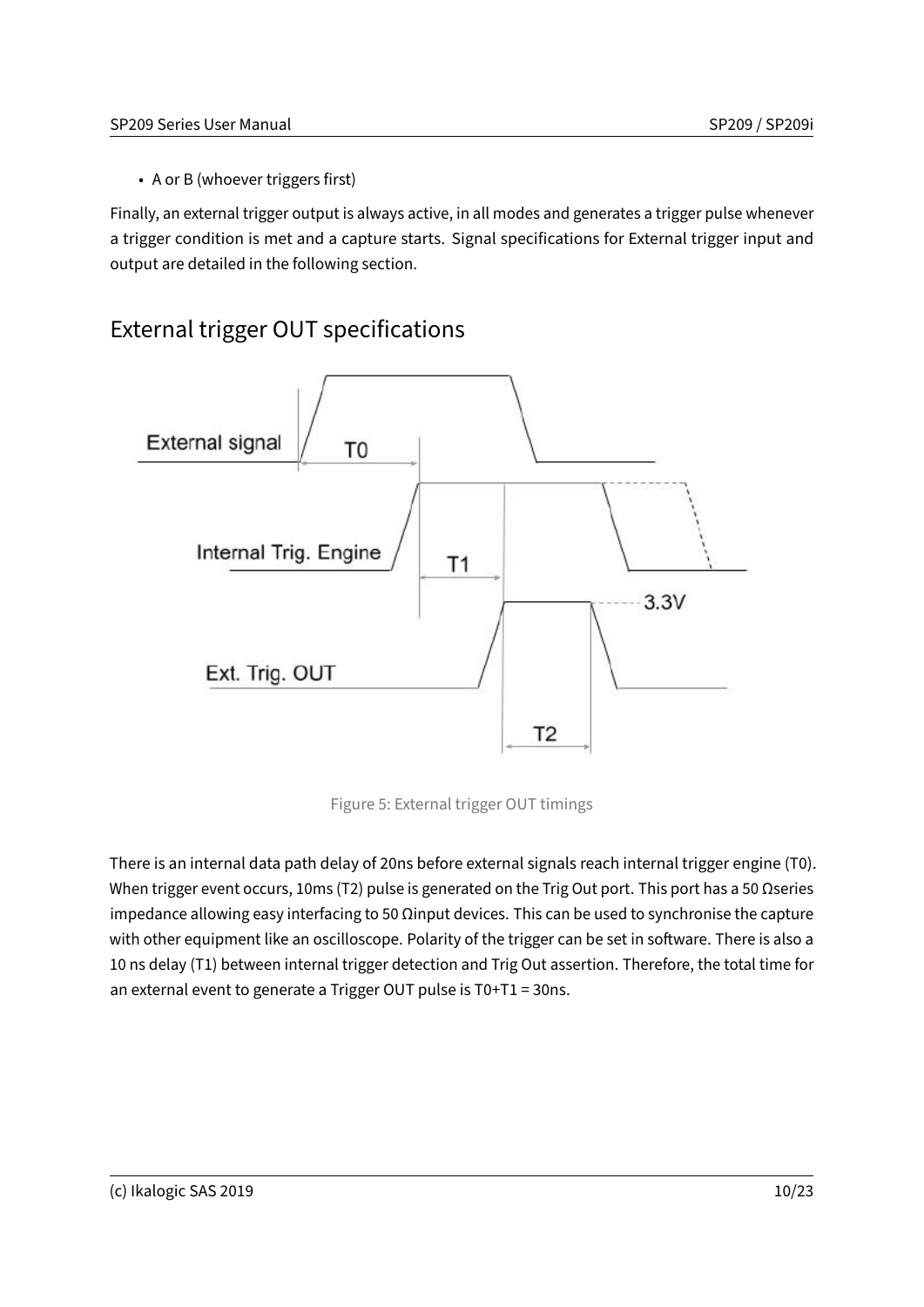#### <span id="page-10-0"></span>External trigger IN specifications



Figure 6: External trigger IN timings

The Trig In port allows to start acquisition on an external event generated by another instrument. The minimum pulse width (T1) is 5ns. Polarity can be set in software. The input impedance is also software selectable (100k Ωor 50 Ω). The threshold level is 1.0V. T2, the time between external trigger in active edge and internal trigger engine assertion is 20ns.

# <span id="page-10-1"></span>**Industrial port (SP209i only)**

SP209i offer the possibility to connect directly to industrial buses, as opposed to logic channels which can only be connected to single ended logic level such as LVCMOS or LVTTL. Each one of the industrial inputs integrates a dedicated receiver circuit, perfectly adapted to each standard. For more reliability in an industrial context, each bus receiver is exposed via screw terminals. Adequate wires (6-30 AWG) should be used to connect SP209i to the bus being probed<sup>[4](#page-10-2)</sup>. Industrial receivers offer the advantage of visualizing exactly what a standard off-the-shelf transceiver would receive if connected to that bus. The list of the industrial inputs is detailed below:

- CAN bus receiver
- RS485 bus receiver (can be combined to form a full duplex RS422 bus receiver)
- RS232 receivers

<span id="page-10-2"></span><sup>4</sup>Wires to connect SP209i to industrial buses are not provided.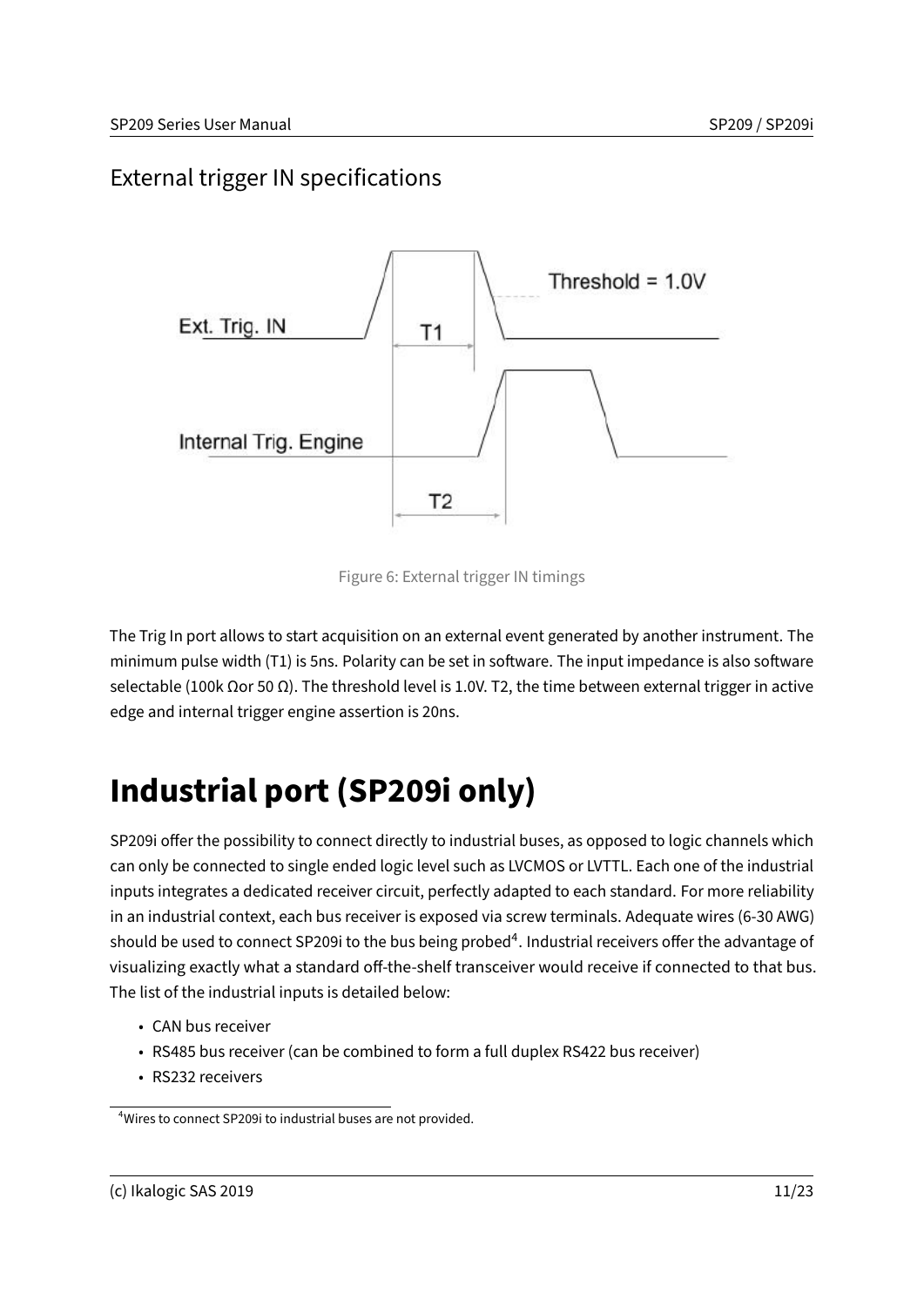• LIN bus receiver

Please refer to the marking on SP209i casing for exact pinout.

### <span id="page-11-0"></span>**RS485 receiver specifications**

| <b>Transceiver MPN</b>                 | MaxLinear XR33180                         |
|----------------------------------------|-------------------------------------------|
| Maximum baudrate                       | 50 Mbps                                   |
| Common Mode Operating range            | -7 V to +12 V                             |
| Common Mode Input Impedance            | $48 \mathrm{k} \Omega    10 \mathrm{p}$ F |
| Common Mode voltage (absolute maximum) | $\pm 15$ V                                |
| Differential Threshold voltage         | $-125$ mV                                 |
| Differential Fixed hysteresis          | $25 \text{ mV}$                           |
| Differential Input Impedance           | 400 k Oor 120 OSoftware selectable        |

### <span id="page-11-1"></span>**RS232 receiver specifications**

| <b>Transceiver MPN</b> | Maxim MAX3180         |
|------------------------|-----------------------|
| Max. baudrate          | 1.5 Mbps              |
| Operating range        | $\pm 15$ V            |
| Input Impedance        | 5 k $\Omega$    50 pF |
| Absolute max voltage   | ± 20V                 |
| Threshold voltage      | 1.5V                  |
| Hysteresis             | 300 mV                |
|                        |                       |

### <span id="page-11-2"></span>**CAN receiver specifications**

| <b>Transceiver MPN</b>      | Microchip MCP2542  |
|-----------------------------|--------------------|
| CAN FD compatible           | Yes (11898-2:2015) |
| Max. baudrate               | 8 Mbps             |
| Common Mode Operating range | $+12V$             |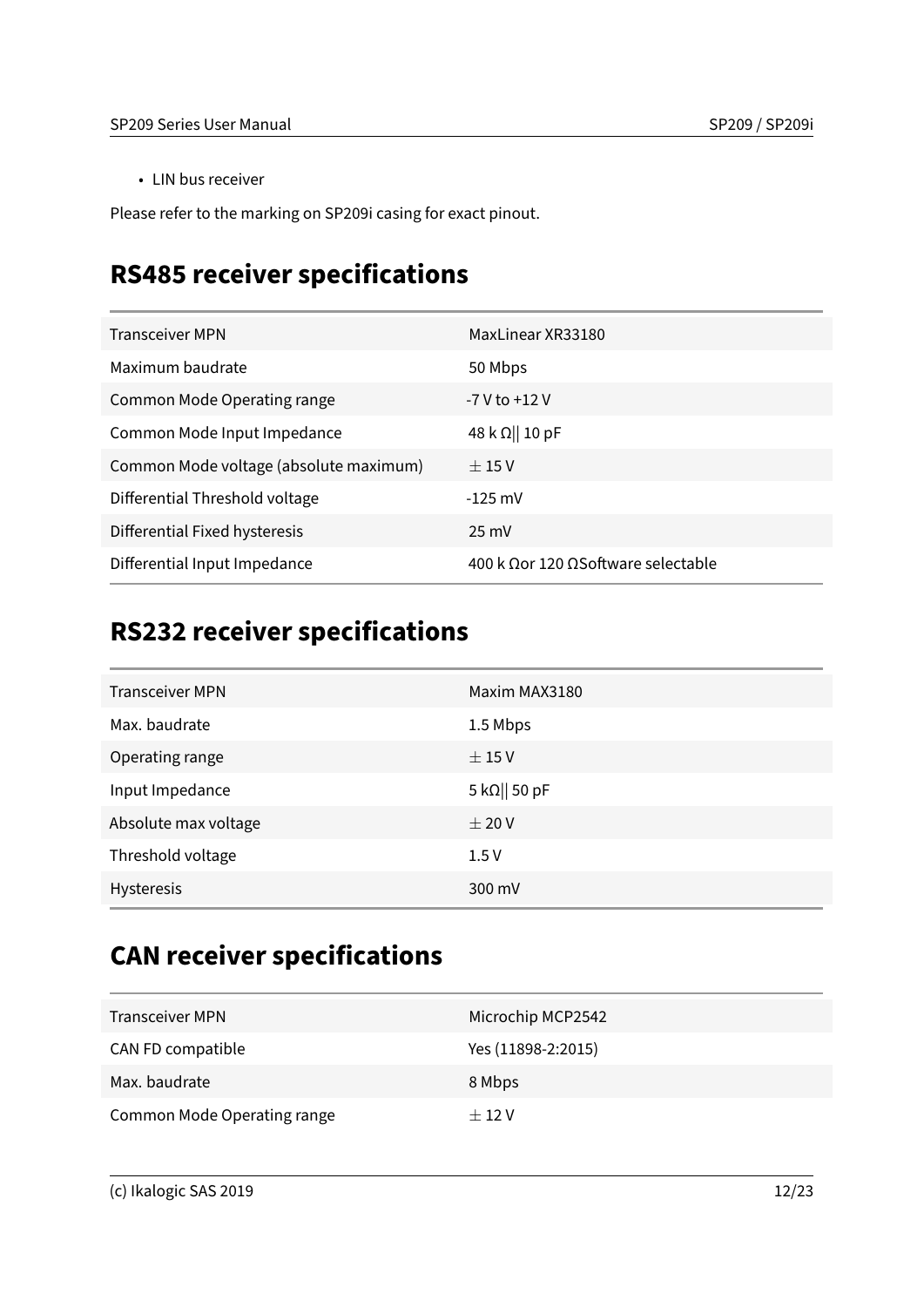| Common Mode Input Impedance       | 6 to 50 k $\Omega$   20pF                 |
|-----------------------------------|-------------------------------------------|
| Common Mode Absolute max voltage  | $+24V$                                    |
| Differential Mode Operating range | $-4$ V to $+9$ V                          |
| Differential Threshold voltage    | 700 mV                                    |
| Differential Fixed hysteresis     | 30 mV to 200 mV                           |
| Differential Input Impedance      | 25 kΩ   20 pF or 120 ΩSoftware selectable |

#### <span id="page-12-0"></span>**LIN receiver specifications**

| Infineon TLE7257   |
|--------------------|
| ISO 17987-4        |
| 20 kbps            |
| 6 V to 18 V        |
| 0 V to 18 V        |
| 40 k $\Omega$      |
| $\pm$ 24 V         |
| $±$ 24 V           |
| $0.5 \times VBAT$  |
| $0.12 \times VBAT$ |
|                    |

#### **Please note that SP209i can still only capture 9 channels simultaneously. Industrial inputs are internally multiplexed with logic inputs.**

It is recommended to connect the ground of the industrial bus being measured to the nearest ground screw terminal (Refer to marking on SP209i casing for industrial connector pinout).

# <span id="page-12-1"></span>**What's in the box**

SP209 series is shipped with the following items:

1. SP209(i) device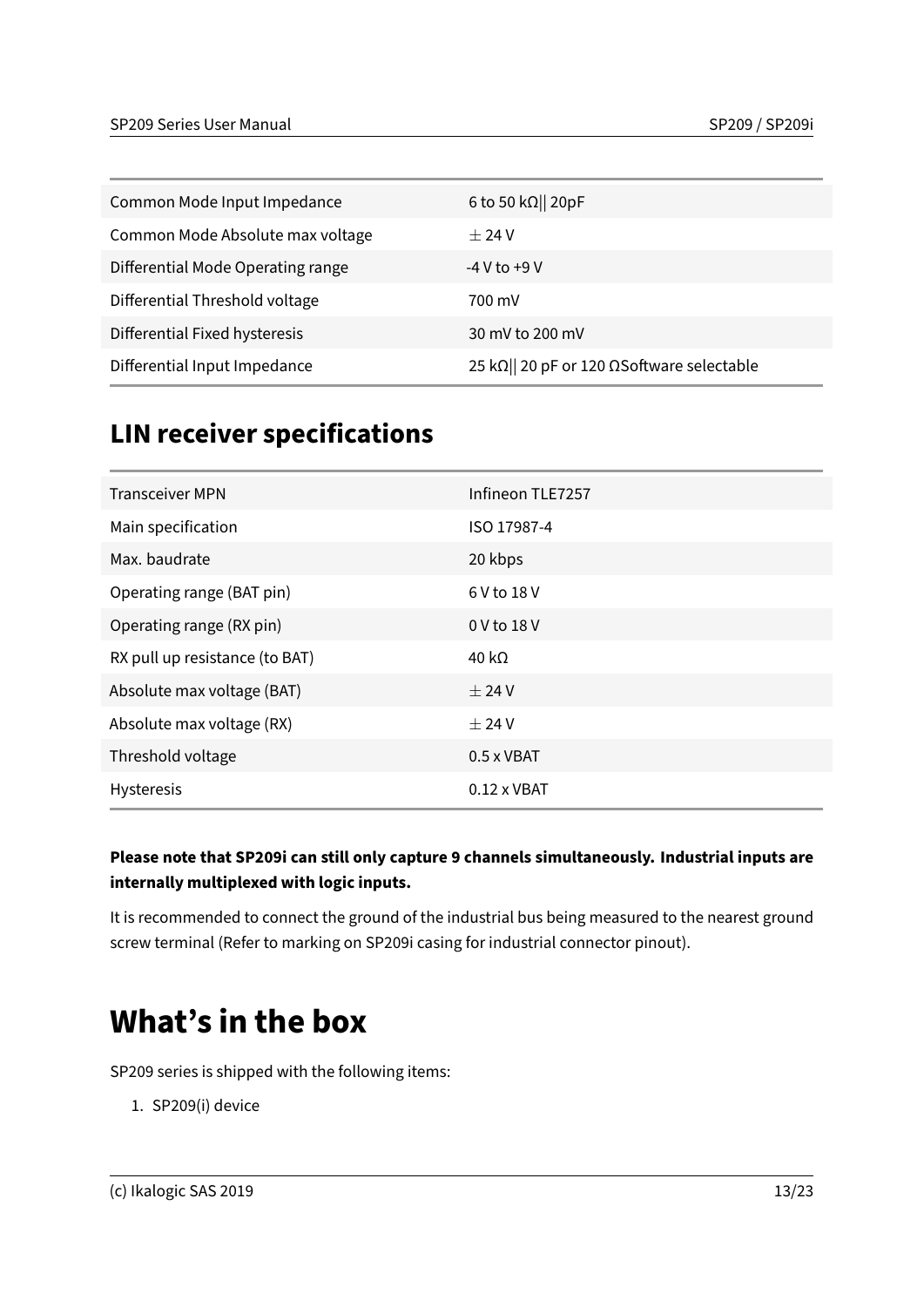- 2. USB cable (micro-B to A)
- 3. 10 leads hook-style probes set (9 signals + 1 ground)
- 4. SMA anti-dust covers

# <span id="page-13-0"></span>**Unpacking and first usage**

We recommend the user to start by identifying all the different components that are provided. To turn ON the SP209 device, connect it to a free USB port of your computer using the provided USB cable<sup>[5](#page-13-3)</sup>. The LED should glow according to the table in the "Status LEDs behavior" section. To switch off the device, simply disconnect the USB cable.

#### <span id="page-13-1"></span>**Status LEDs behavior**

Status led can be in one of 3 states:

| <b>Status LED</b> | Meaning                                                                                          |
|-------------------|--------------------------------------------------------------------------------------------------|
| Orange            | Device powered up but not connected to software                                                  |
| White Fix         | Device powered up and connected to software                                                      |
| White blinking    | Device powered up, connected to software and detecting activity on one of the<br>logic channels. |

#### <span id="page-13-2"></span>**Software Quick Start guide**

Start by downloading the latest version of ScanaStudio software www.ikalogic.com and following instructions to install both software and provided drivers. It is recommended to restart your computer after the software and drivers have been installed.

Once the software is installed, run it, and create a new workspace by selecting "SP209" or "SP209i" as the device type.

**Note**: if at the point the device is not recognized by your computer, the ScanaStudio workspace is created as a demo workspace or the status LEDs stays orange even after creating a ScanaStudio workspace, please follow these steps:

• Ensure the USB port used can deliver at least 500mA.

<span id="page-13-3"></span><sup>5</sup>Do not connect SP209 to anything else than a computer's USB port. Do not connect to a USB HUB, but connect directly to the root USB port. Never connect the SP209 to a USB charging adaptor.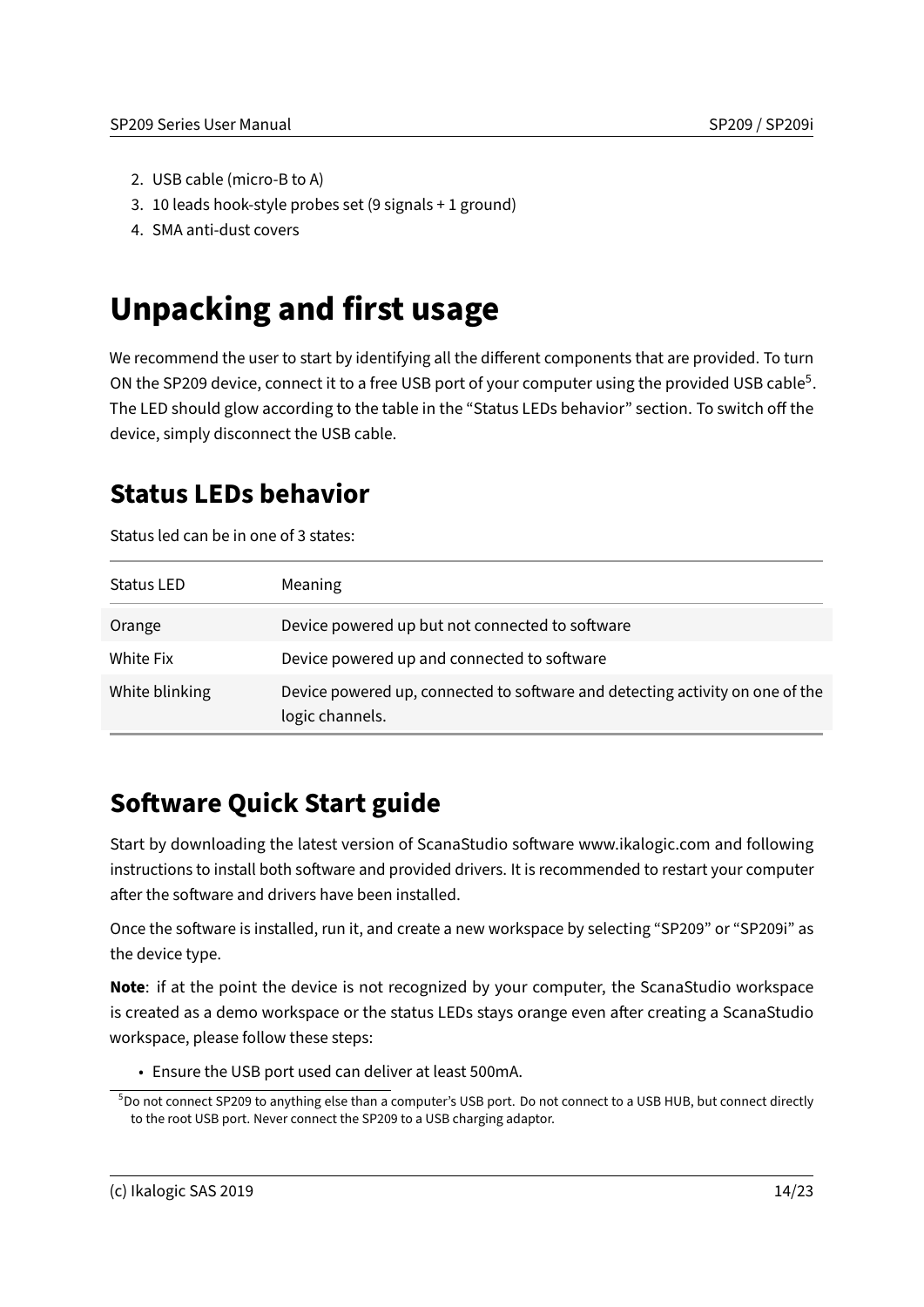- Try switching to another machine if one is available.
- If all of the above fails, please contact Ikalogic support.

### <span id="page-14-0"></span>**Capturing your first signal**

To capture your first logic signals, please follow these steps:

- 1. Connect the device via USB
- 2. Launch ScanaStudio and create an SP209(i) workspace.
- 3. Connect the probes to SP209(i) and to your signals source
- 4. Ensure the ground probe is connected
- 5. Check if the status LED is blinking: if it's the case, it means the some logic changes are already being detected on the probes.
- 6. Hit the start button in ScanaStudio and wait until signals are captured.

You can adjust the capture duration by adjusting the number of samples in the device configuration tab.

# <span id="page-14-1"></span>**Mechanical data**

All SP209 series devices casing are manufactured from anodized aluminum, able to withstand heavy duty usage in various harsh environments. All markings are laser engraved, ensuring important pinout information is not lost over time.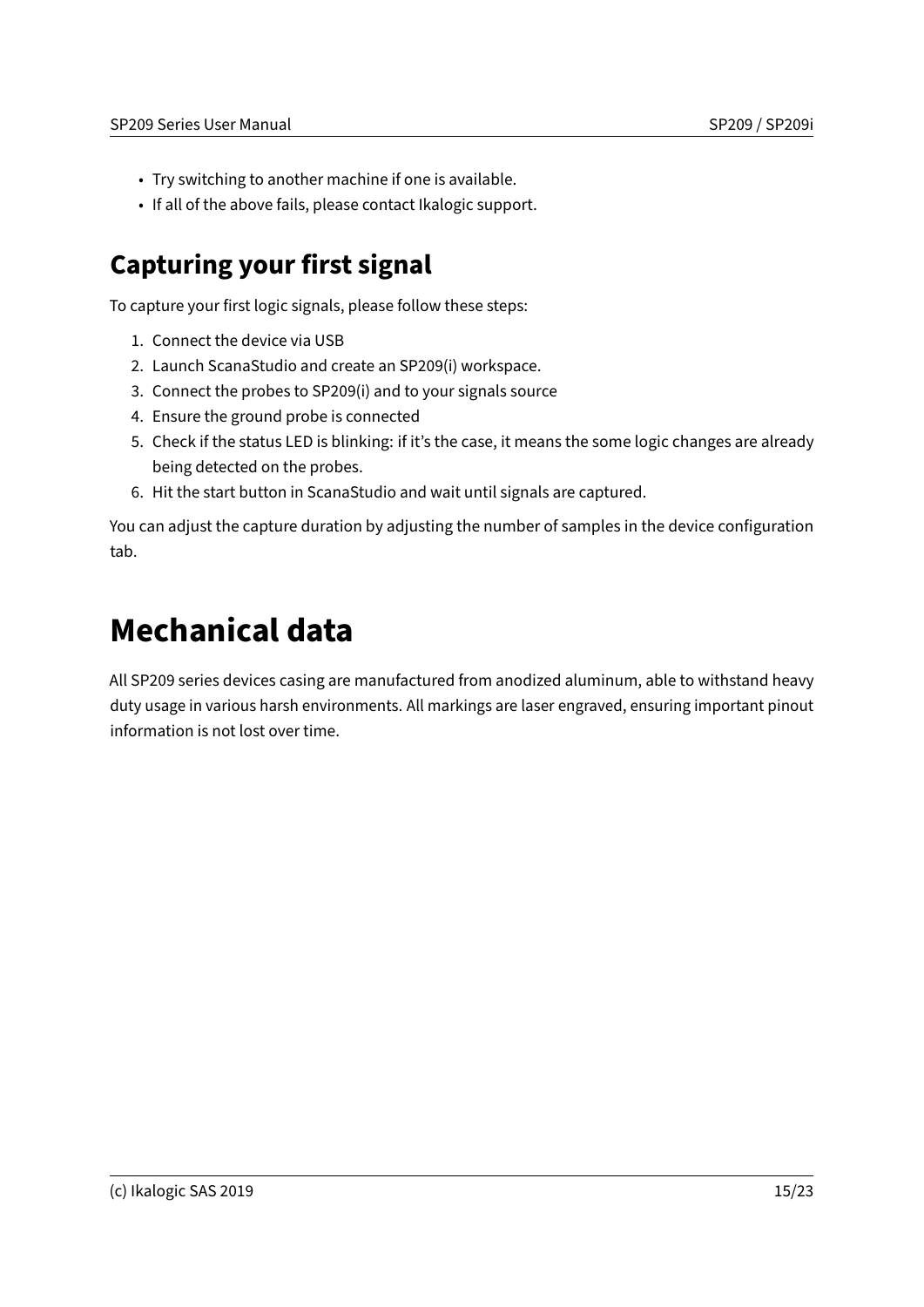#### <span id="page-15-0"></span>**Model SP209i**

Weight: 105 gm



Figure 7: SP209i dimensions (mm)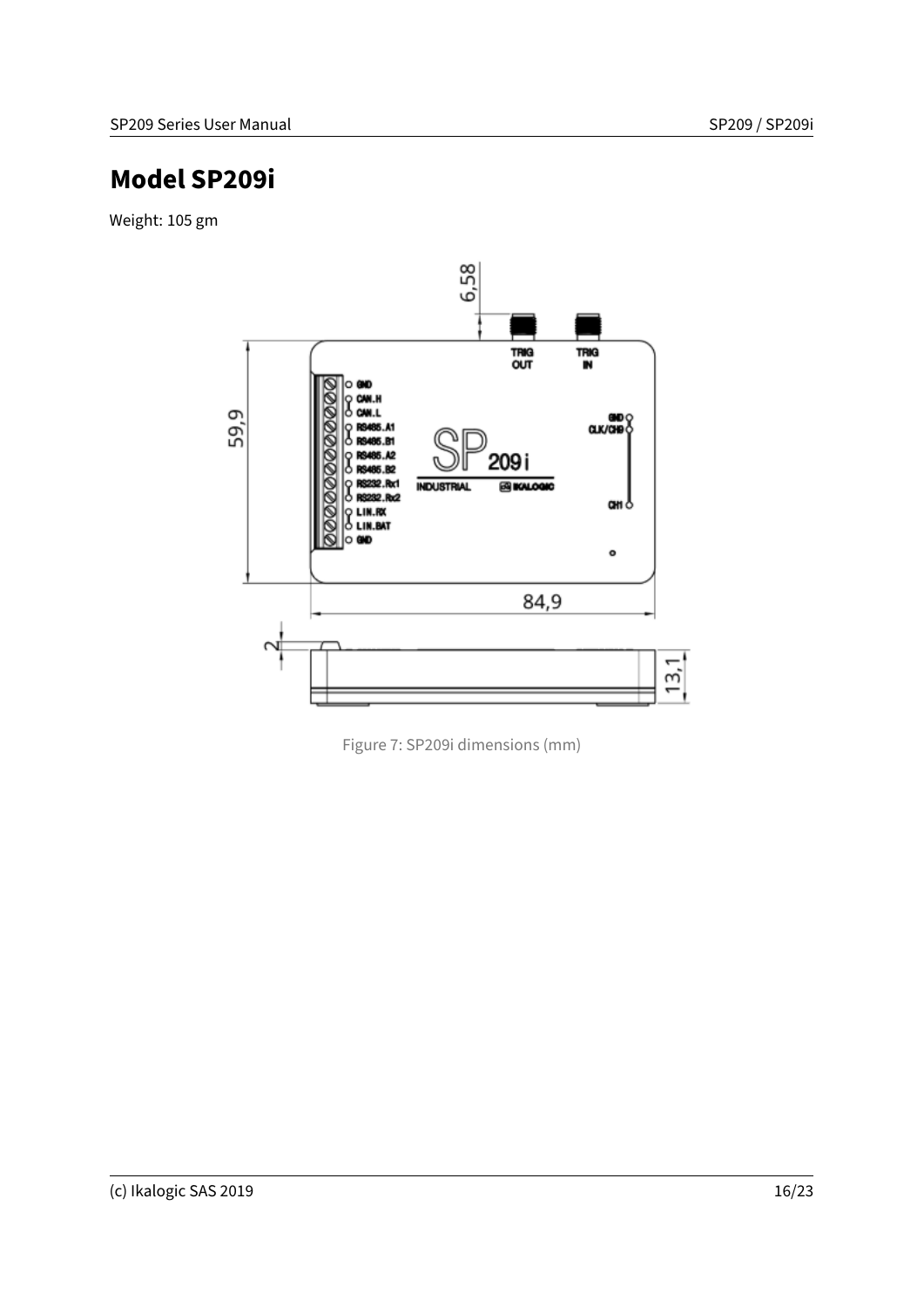#### <span id="page-16-0"></span>**Model SP209**

Weight: 90 g



Figure 8: SP209 dimensions (mm)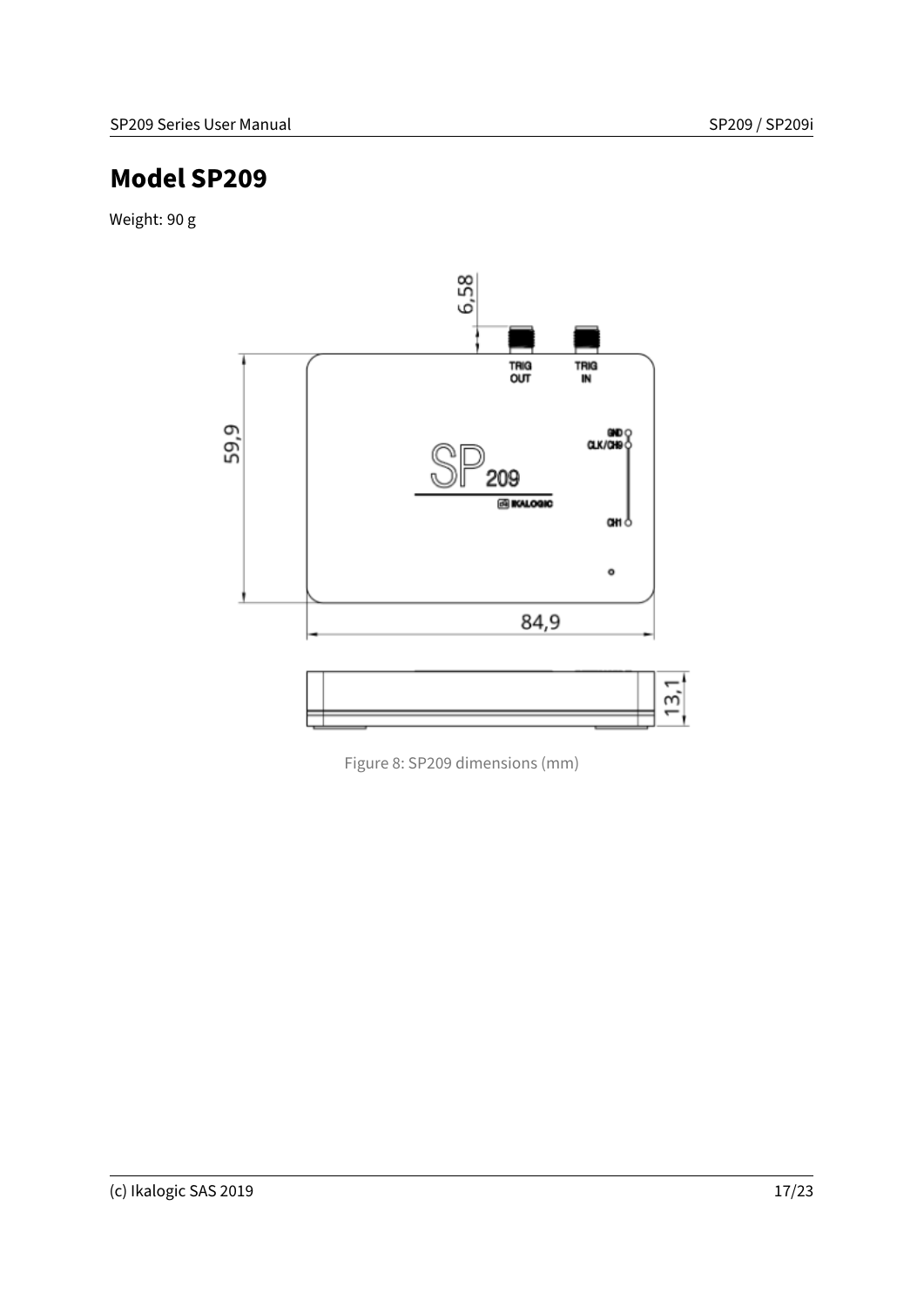#### <span id="page-17-0"></span>**Probes**

Probes cables are made of 24AWG flexible wires. All wires are black colored, but every wire has a white marking tube with the channel number (e.g. "1" or "GND").



Figure 9: Probes dimensions (mm)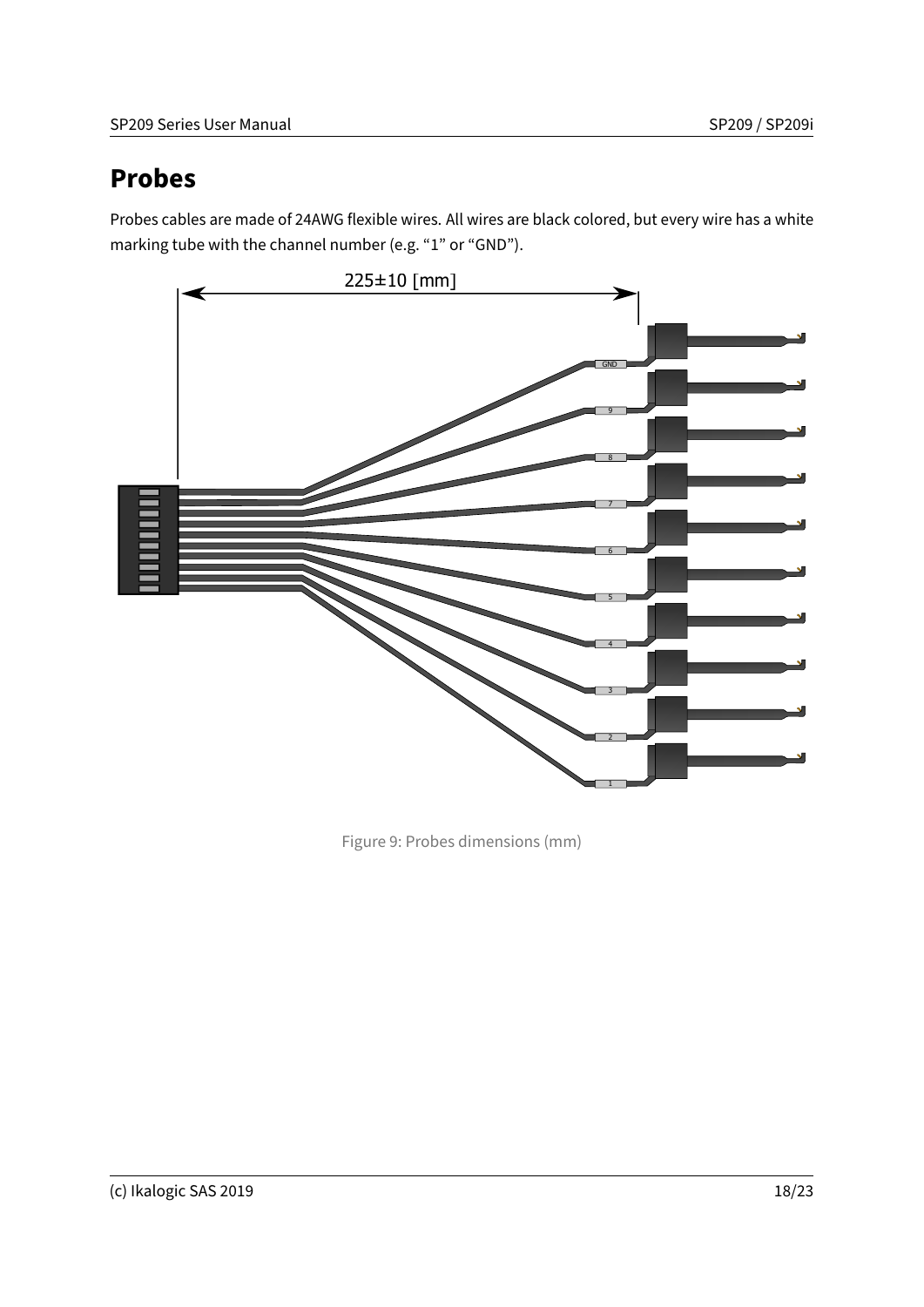# <span id="page-18-0"></span>**Software technical requirements**

Download ScanaStudio software on www.ikalogic.com so you can use your device on your favorite platform. SP209(i) and ScanaStudio were tested to supports the following platforms:

- Windows 7/8/10
- Mac OS 10.9 or later
- Ubuntu 14.04 or later

# <span id="page-18-1"></span>**Ordering information and customer support**

For ordering information, please check for nearest distributor on www.ikalogic.com or contact us for any inquiry at contact@ikalogic.com.

# <span id="page-18-2"></span>**Accessories and maintenance**

Accessories and maintenance services (probes replacement) are available on our website: www.ikalogic.com or by contacting customer support (support@ikalogic.com).

# <span id="page-18-3"></span>**Certifications and regulations**

This device complies with the following applicable European Directives: Electromagnetic Compatibility (EMC) Directive 2004/108/EC, Low-Voltage Directive 2006/95/EC, IEC 61326-2.

This device complies with part 15 of the FCC Rules. Operation is subject to the following two conditions: (1) This device may not cause harmful interference, and (2) this device must accept any interference received, including interference that may cause undesired operation.

#### **CAN ICES-3 (B) / NMB-3 (B)**

RoHS Compliant 2011/65/EC. This device does not contain any of the substances in excess of the maximum concentration values ("MCVs") defined in the EU RoHS Directive.

**NOTE**: This equipment has been tested and found to comply with the limits for a Class B digital device, pursuant to part 15 of the FCC Rules. These limits are designed to provide reasonable protection against harmful interference in a residential installation. This equipment generates uses and can radiate radio frequency energy and, if not installed and used in accordance with the instructions, may cause harmful interference to radio communications. However, there is no guarantee that interference will not occur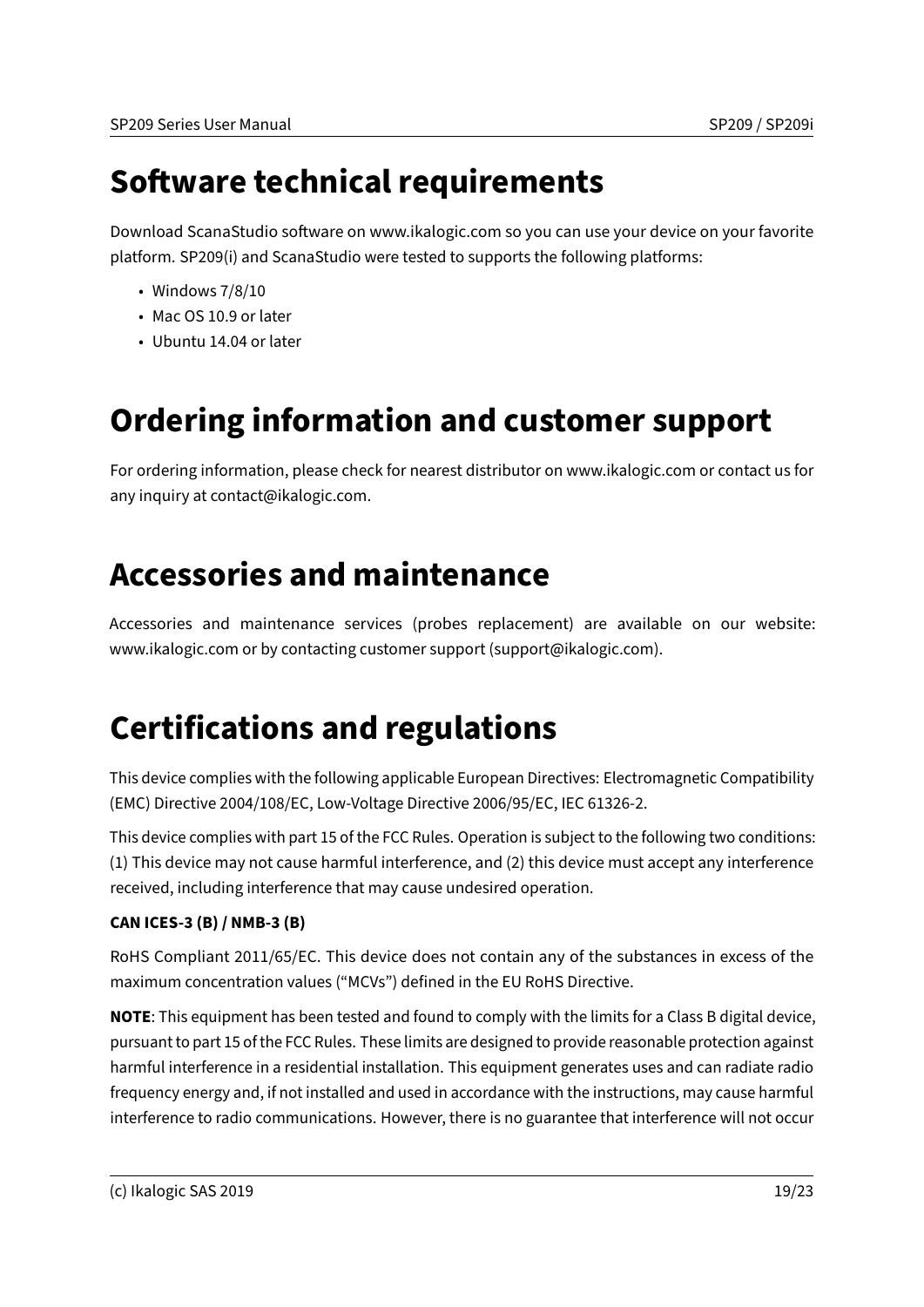in a particular installation. If this equipment does cause harmful interference to radio or television reception which can be determined by turning the equipment off and on, the user is encouraged to try to correct the interference by one or more of the following measures:

- Reorient or relocate the receiving antenna.
- Increase the separation between the equipment and receiver.
- Connect the equipment into an outlet on a circuit different from that to which the receiver is connected.
- Consult the dealer or an experienced radio/TV technician for help.

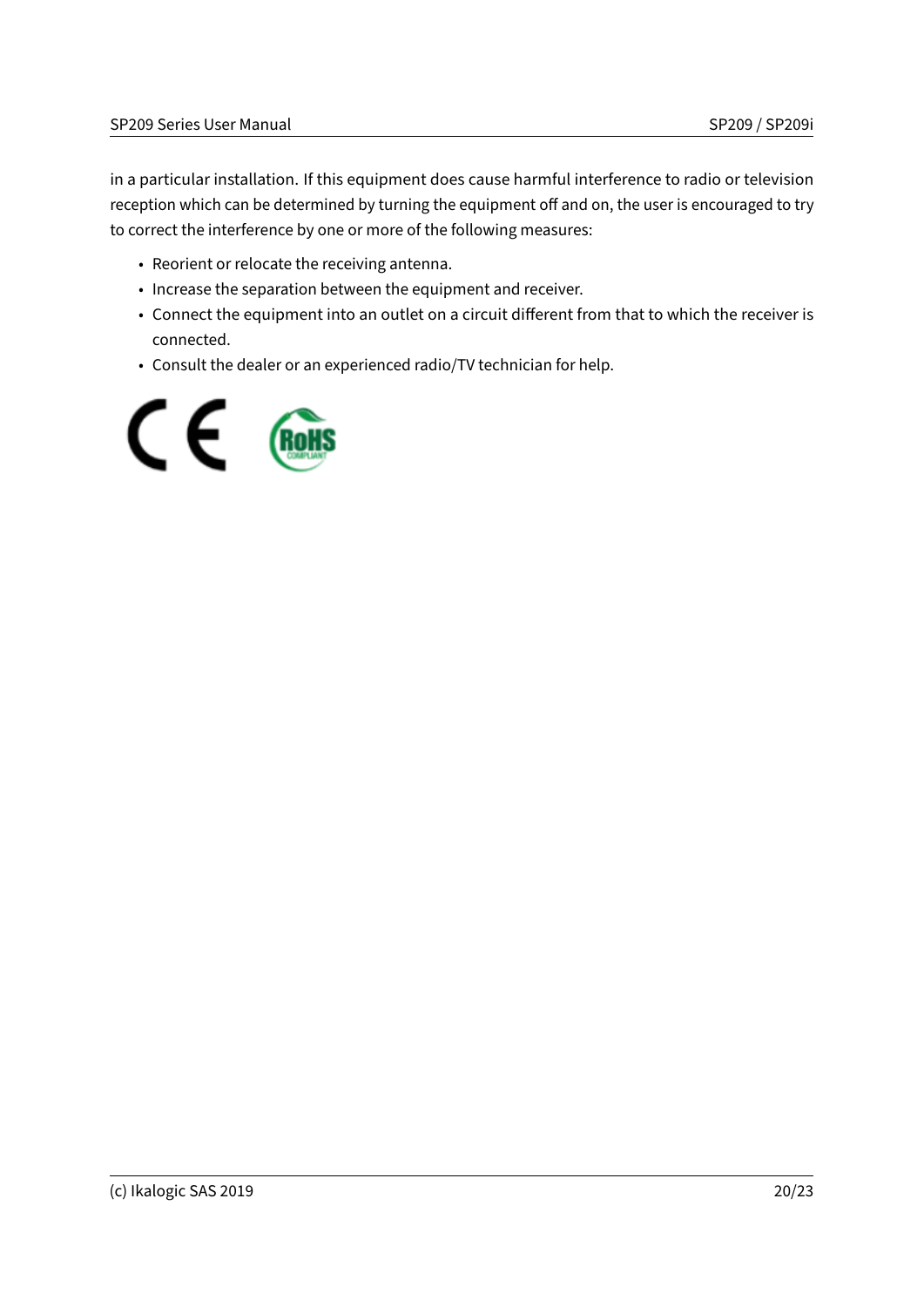# <span id="page-20-0"></span>**Safety information**

This product complies with safety standards IEC NF/EN 61010-1: 2010, IEC NF/EN 61010-2-030 and UL 61010-1: 2015 To prevent possible electrical shock, fire, personal injury, or damage to the product, read all safety information before you use the product. The following international symbols are used on the product and in this manual.

#### <span id="page-20-1"></span>**Symbols definitions**



Figure 10: Risk of Danger. Important information. See Manual.



Figure 11: WEEE logo. This product complies with the WEEE Directive (2002/96/EC) marking requirements. The affixed label indicates that you must not discard this electrical/electronic product in domestic household waste. Product Category: With reference to the equipment types in the WEEE Directive Annex I, this product is classed as category 9 Do not dispose of this product as unsorted municipal waste.

# ( F

Figure 12: CE Logo. Conforms to European Union directives.

#### <span id="page-20-2"></span>**Important safety notes**

#### **Warning, to avoid electrical shock or fire**:

- Carefully read all instructions.
- Use the product only as specified, otherwise the protection supplied by the product can be compromised.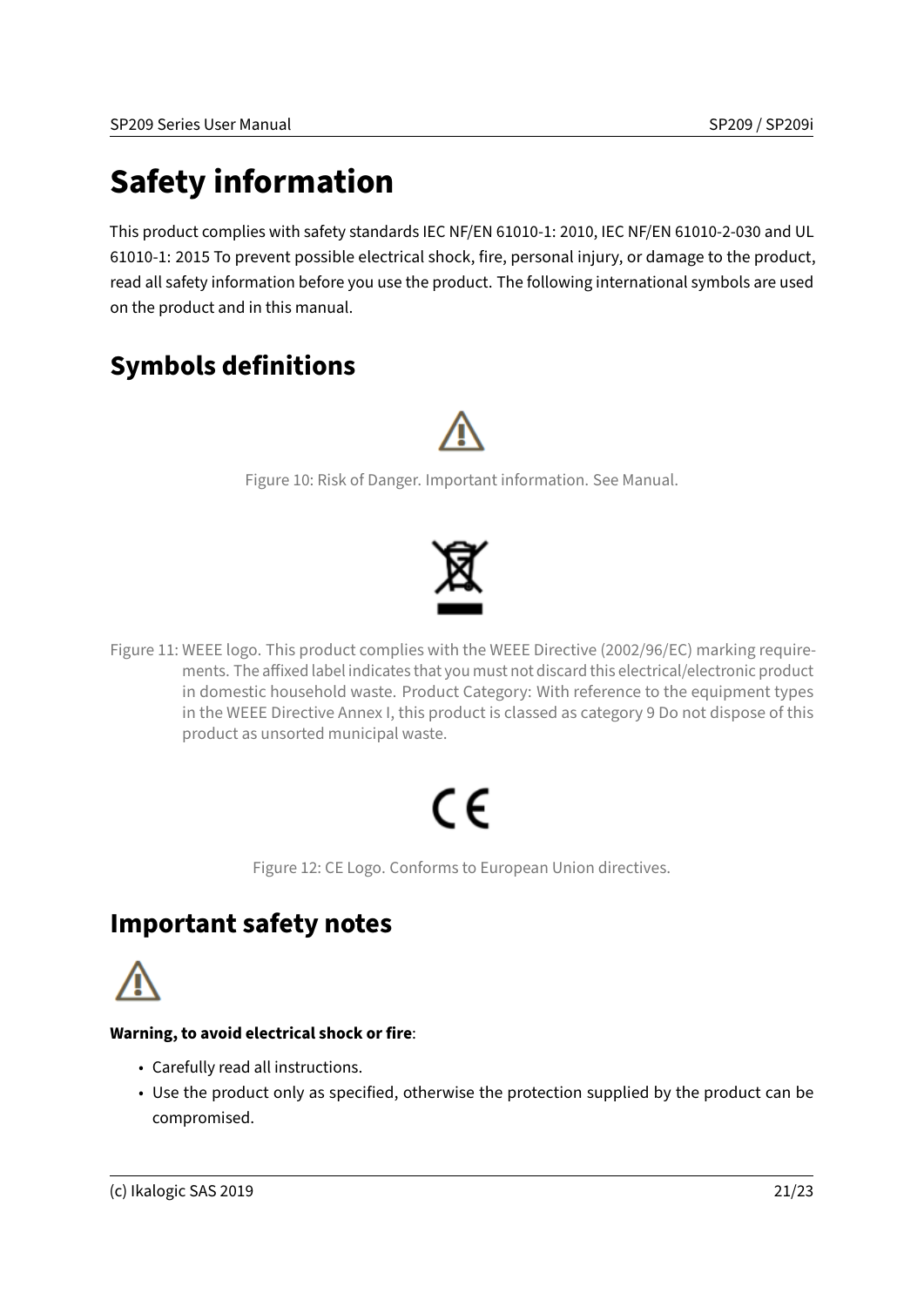- Do not use the product if it operates incorrectly.
- Before use, inspect device casing, probes, test leads and accessories for mechanical damage and replace if damaged.
- Never attempt to repair a defective device. Contact after-sale service.
- Do not use the product or its accessories in case of any damage.
- Remove all probes, test leads and accessories that are not in use.
- Never use the device for measuring mains circuits.
- Never use the device for measuring circuits which are not isolated from mains.
- Do not touch electrical wires with bare hands.
- Keep away from children's sight or from animals.
- Do not expose to water, heat or moisture.
- The device's ground connection through the USB cable is for measurement purposes only. The logic analyzer does not have a protective safety ground.
- Ensure there is no significant voltage between device ground and the point to which you intend to connect it.
- Do not apply more than the rated voltage (±25V), between the terminals or between each terminal and ground.
- Do not apply input voltages above the rating of the instrument (±25V).
- Measure a known voltage first to make sure that the product operates correctly.
- Do not work alone.
- Comply with local and national safety codes. Use personal protective equipment (approved rubber gloves, face protection, and flame resistant clothes) to prevent shock.
- Do not use the device in wet or damp conditions, or around explosive gas or vapor.
- Do not operate the product with covers removed or the case open. Hazardous voltage exposure is possible.
- Do not use in a system in which the failure of the product might result in personal injury.

# <span id="page-21-0"></span>**Limited warranty & limitation of liability**

Each Ikalogic product is warranted to be free from defects in material and workmanship under normal use and service. The warranty period is three years for the test tool and two year for its accessories. This warranty extends only to the original buyer or end-user customer of an Ikalogic authorized reseller, and does not apply to fuses, disposable batteries or to any product which, in Ikalogic's opinion, has been misused, altered, neglected or damaged by accident or abnormal conditions of operation or handling.

THIS WARRANTY IS BUYER'S SOLE AND EXCLUSIVE REMEDY AND IS IN LIEU OF ALL OTHER WARRANTIES,